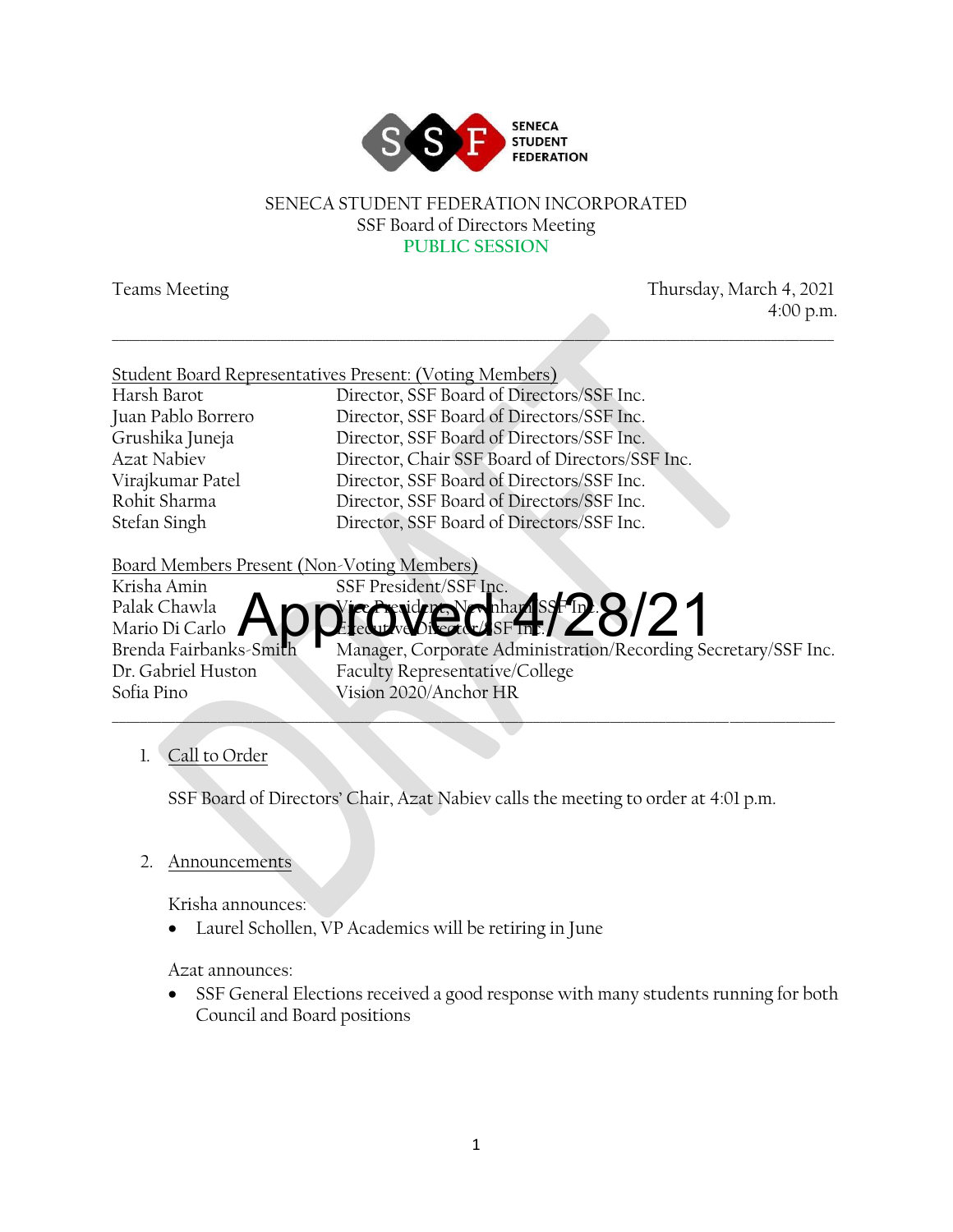#### 3. Acceptance of Agenda

It was MOVED by Grushika Juneja, and SECONDED by Harsh Barot, "to accept the agenda for Thursday, March 4, 2021 as presented".

Amendments

- Annual General Meeting will be added
- Krisha Amin will replace Grushika Juneja in presenting, along with Mario Di Carlo, the update on Increased Allocation of Funds Towards Bursaries & Awards

It was MOVED by Virajkumar Patel, and SECONDED by Juan Pablo Borrero, "to approve the amended agenda for Thursday, March 4, 2021".

C A R R I E D

4. Conflicts Declared

None declared.

*Sofia Pino joins meeting at 4:10 p.m.*

### 5. Vision 202 Approved 4/28/21

Sofia Pino shares information on what items have been completed and what will be accomplished in the next few weeks. Items in the finalization stage are also provided.

Now that Council and Board of Directors' job descriptions are complete, edits of the full time managers' job descriptions are being reviewed and should be finalized in the next two weeks. The new organizational workflow will then become its' own project.

Discussion takes place regarding the HR Consultant contract position, pre-screening and interview process along with who this position would report to. A compensation analysis will also take place comparing full time manager's salaries with those of other college's.

A question and answer period follows.

*Sofia Pino leaves meeting at 4:59 p.m.*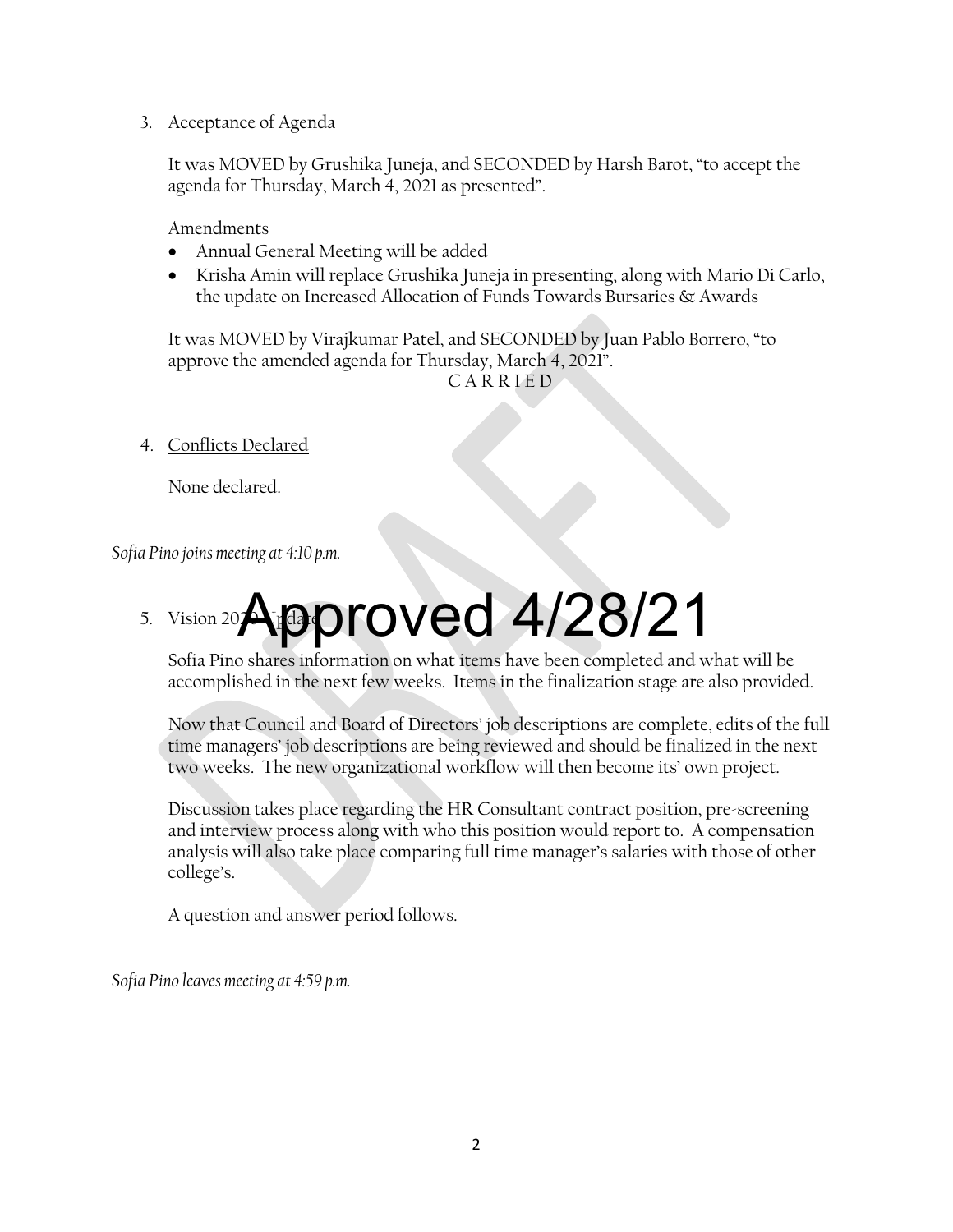6. Public Session Meeting Minutes Approval

The SSF Board of Directors Public Session Meeting Minutes for January 28, 2021 are unanimously approved as amended.

C A R R I E D

#### 7. Executive Director's Report

Mario Di Carlo's report was provided to members prior to today's meeting.

Discussion takes place regarding the challenges of going cashless once we are back on campus which may affect how the SSF operates. An RFP has been drafted and sent to the auditors to gather a list of approved vendors. A presentation to the Board will take place once vendor evaluation process has been determined.

#### 8. Updated Budget

The updated budget requires approval. By the end of March, a decision should be made as to how any potential surplus funds are to be used to help students.

It was MOVED by Juan Pablo Borrero, and SECONDED by Grushika Juneja, "to approve the updated SSF burght Approved 4/28/21

#### 9. SSF President's Report

Krisha Amin's report was provided to members prior to today's meeting.

Discussion takes place along with a question and answer period

#### 10. Increased Allocation of Funds Towards Bursaries & Awards Update

Krisha and Mario provide an update on plans to allocate funds now which would then be distributed in 2021/2022. Special focus will be on supporting disadvantaged students.

A question and answer period follows.

This will be discussed again at the next meeting.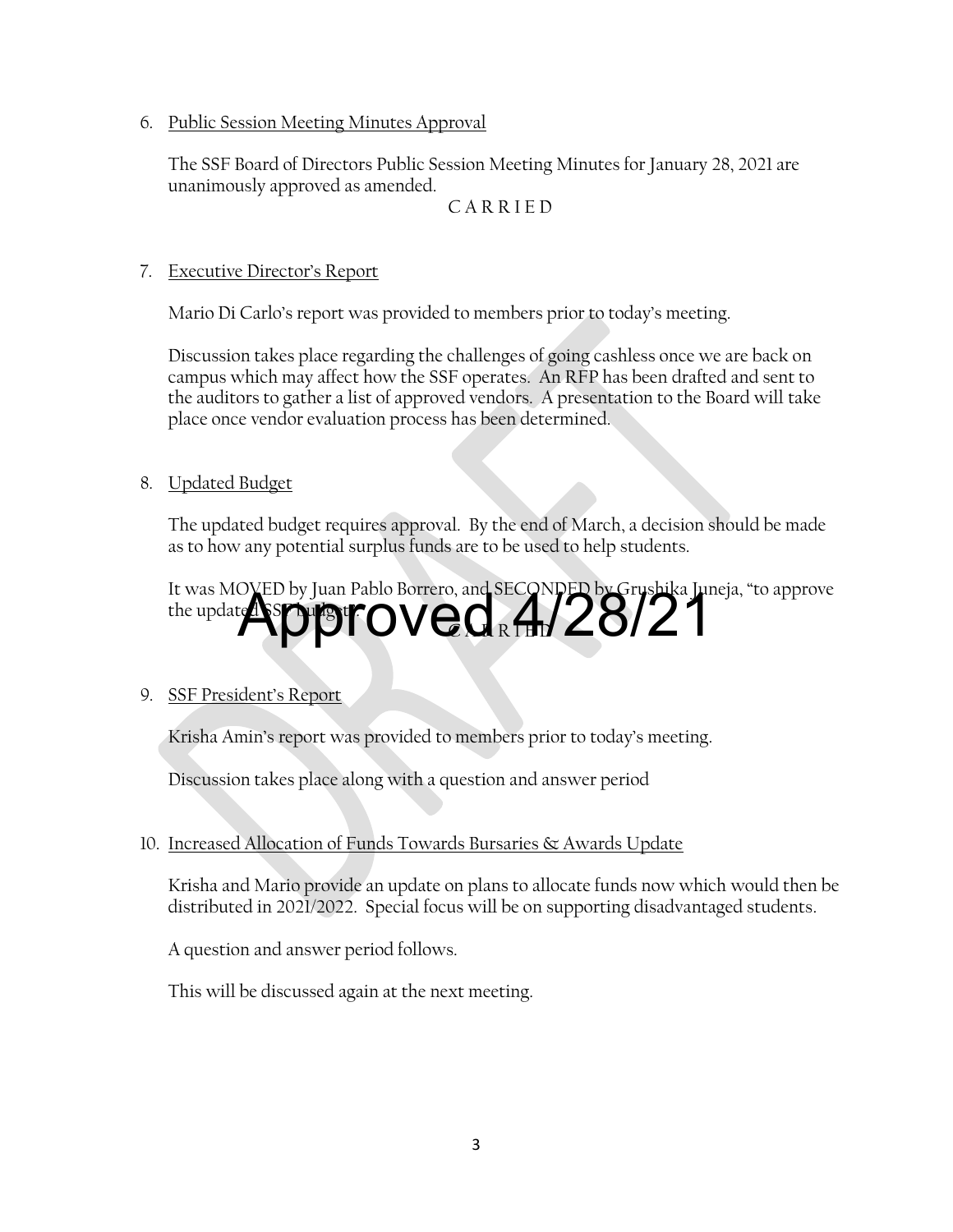11. Creation of Elections Appeal Committee

Azat Nabiev, Stefan Singh and Harsh Barot volunteer for the Elections Appeal Committee.

It was MOVED by Grushika Juneja, and SECONDED by Virajkumar Patel, "to create the Elections Appeal Committee including Harsh, Azat Nabiev and Stefan Singh". C A R R I E D

#### 12. Board of Directors' Advisor Job Description

The Board of Directors' Advisor Job Description was provided to members prior to today's meeting. The proposed, non-voting, permanent position (two year contract) is to provide continuity to the SSF Board of Directors. Once approved, the SSF By-laws will be amended to include this position.

Discussion takes place, specifically regarding previous SSF experience as a qualification.

It was MOVED " to amend the Board of Directors' Advisor Job Description, removing previous student government organization experience". D E F E A T E D

## Discussion **Approved 4/28/21**

It was MOVED by Grushika Juneja, and SECONDED by Harsh Barot, "to amend the SSF Board Advisor Job Description as presented to include that the incumbent is required to act honestly, impartially and in the best interest of the Corporation".

C A R R I E D

13. Annual General Meeting (AGM)

The SSF Annual General Meeting is to be held in April. Notice must be sent to members in advance as well as the meeting's agenda and the SSF Financial Statements. A moderator will also be used.

It was MOVED by Juan Pablo Borrero, and SECONDED by Grushika Juneja, "that the SSF Annual General Meeting be held on Thursday, April 8, 2021 from 4:00 p.m. to 6:00 p.m."

C A R R I E D

#### 14. Date and Time of Next Meeting

TBD